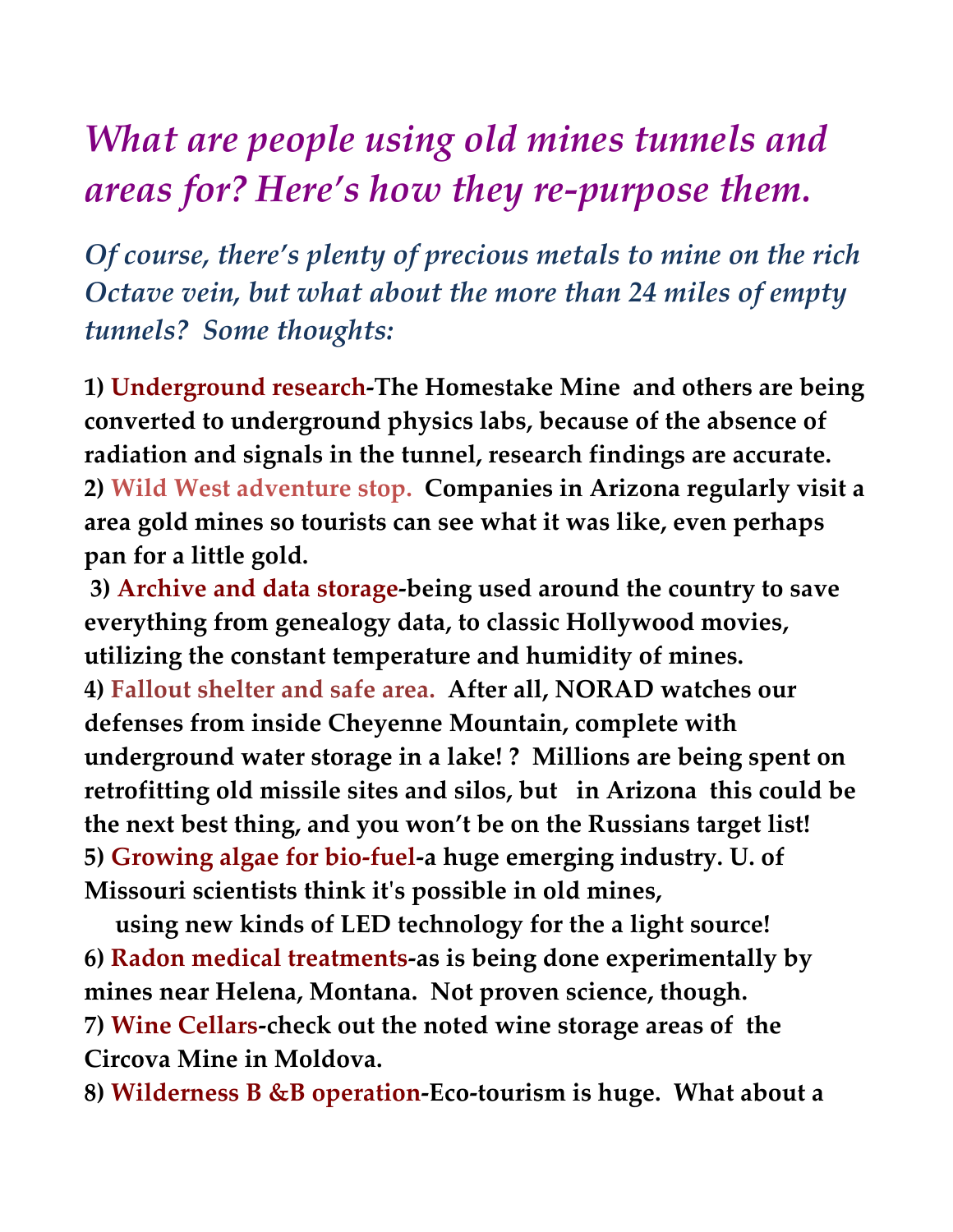**foundation hosting geology students who also want to get experience with a small mining operation on the premises! 9) Possible uses of gold tailings in fertilizers and plant productspeople were surprised when Kitty Litter took off, made from clay, and Ironite for plants. Both waste products from mining but now they make millions. One company is experimenting with adding gold tailings to fertilizer.** 

**10) Growing plants that love darkness, and various degrees of humidity-such as mushrooms. Some companies are experimenting with genetic-engineering of plants in mines, where they are not affected by other pollens and contaminants. Plenty of water is accessible in the tunnels.** 

**11) Brewing beer in Caves. It was done 13,000 years ago in Israel! Storing cheese and other products where constant air temperature and humidity is an important factor.** 

**12) Underground hotels-in Australia's Opal mines, and other worldwide sites.** 

**13) Innovative and self-sustaining housing prototypes, such as Arizona's pioneering Arcosanti by Paolo Soleri.** 

**14) Music underground! PBS hosted a popular underground bluegrasss show from a Tennesse Cave for years. Branson has performances underground at Silver Dollar City. Paul Horn recorded an album inside the Great Pyramid. There is no background noise, interference. Pure notes with no interference. Recording studio? 15) Historical park The Chinese government turns many of the former mine sites into "Mineral Parks", attracting large interest. In fact, 70 mining sites in China have been developed into tourist attractions, although on a much larger scale. The Octave is a legend. 16) Cemetery storage of ashes in urns Asian countries, where space is limited, store loved one's ashes in niches along the tunnels**